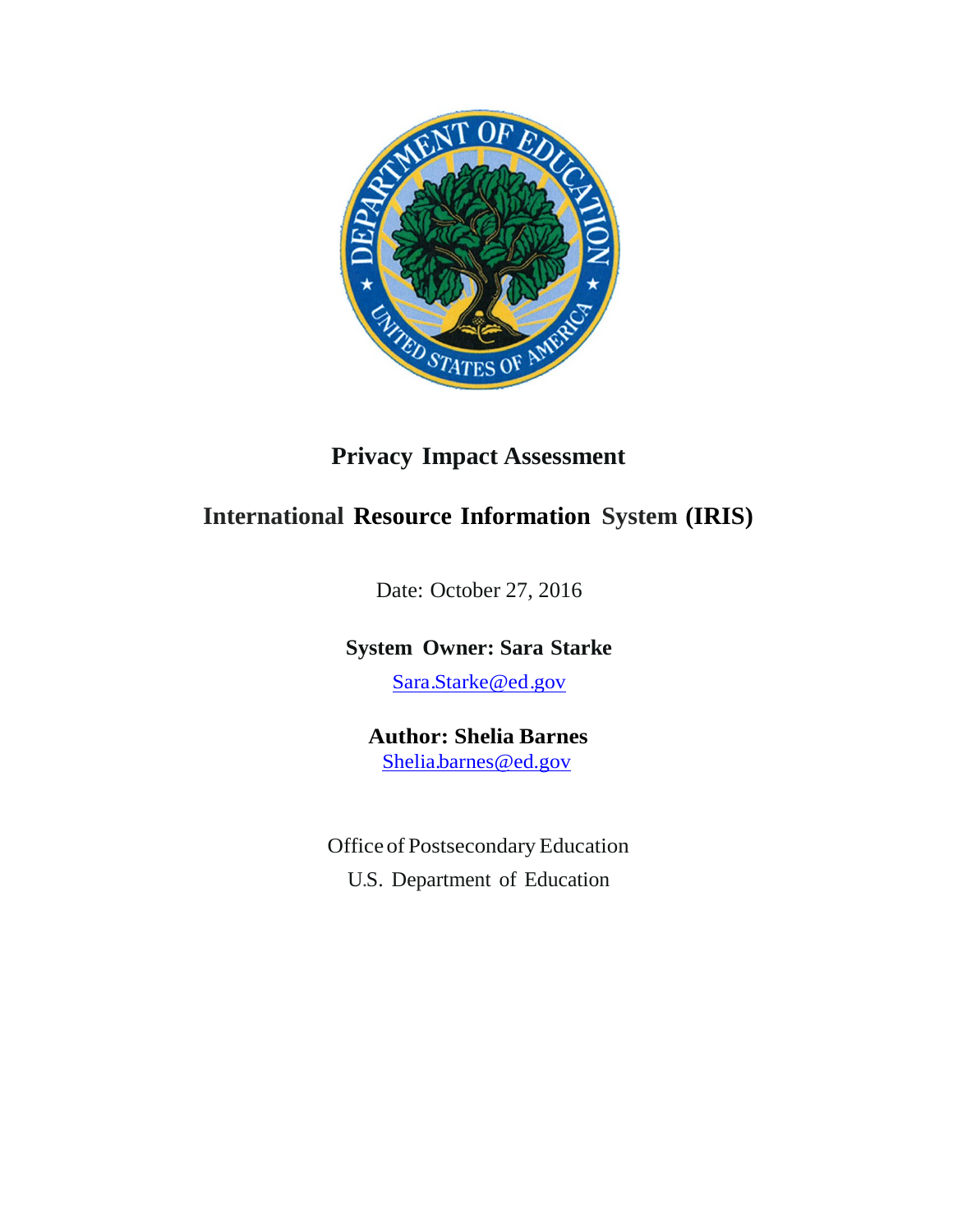**1. System Information**. Describe the system - include system name, system acronym, and a description of the system, to include scope, purpose and major functions. Indicate whether the system is new or existing, and whether or not the PIA is new or being updated from a previous version; specify whether the system is 'agency' or 'contractor.

The International and Foreign Language Education (IFLE) within the Office of Postsecondary Education, U.S. Department of Education (ED) manages 14 grant and fellowship programs. It has developed a Web- based database that is used in conjunction with managing these 14 programs and disseminating information about them. The International Resource Information System (IRIS) contains publicly accessible records of current and past IFLE grantees and is a dissemination mechanism for information about all IFLE grant programs to the international education community and to the public as a whole. It also contains a grantee-only password protected reporting feature that captures and reports Annual/Final Performance Reports (APR) from current IFLE grantees.

**2. Legal Authority**. Cite the legal authority to collect and use this data. What specific legal authorities, arrangements, and/or agreements regulate the collection of information?

The information is collected under the legal authority of The Higher Education Act of 1965, as amended, Part A, Title VI, section 605(a).

The information is also collected under the authority of Education Department General Administrative Regulations (EDGAR) 74.51 which requires grantees to submit performance reports to US/ED. Also, the performance reports are required as part of the terms and conditions of the grant award (Attachment B). IFLE collects these reports through IRIS.

**3. Characterization of the Information.** What elements of personally identifiable information (PII) are collected and maintained by the system (e.g., name, social security number, date of birth, address, phone number)? What are the sources of information (e.g., student, teacher, employee, school, university)? How is the information collected (website, paper form, on-line form)? Is the information used to link or cross-reference multiple databases?

IRIS collects the names of individuals who receive grant funds for direct benefit. Individuals who receive grant funds from institutional awards (i.e., travel awards, per diem, etc.) have their names stored in IRIS from the G5 system as recipients of the funds. Individuals who receive fellowships from IFLE through an institution have their names listed on the public-facing side of IRIS. These lists contain the same information that is posted on [www.ed.gov](http://www.ed.gov/) regarding IFLE fellowship recipients. There is no linking or cross-referencing.

**4. Why is the information collected?** How is this information necessary to the mission of the program, or contributes to a necessary agency activity? Given the amount and any type of data collected, discuss the privacy risks identified and how they were mitigated.

The performance reports that grantees submit in IRIS collect information used to monitor grantee performance and to determine program outcomes in response to the requirements of the GPRA. IRIS collects information related to GPRA, as well as information used to demonstrate substantial progress of funded institutions. In order to determine if the goals of the projects are being met, targets and actual data must be tracked, sometimes over multiple years. IFLE staff track project activities during the grant period to determine program effectiveness and grantee compliance.

**5. Social Security Numbers (SSN).** If SSNs are collected and used, describe the purpose of the collection, the type of use, and any intended disclosures. Also specify any alternatives that you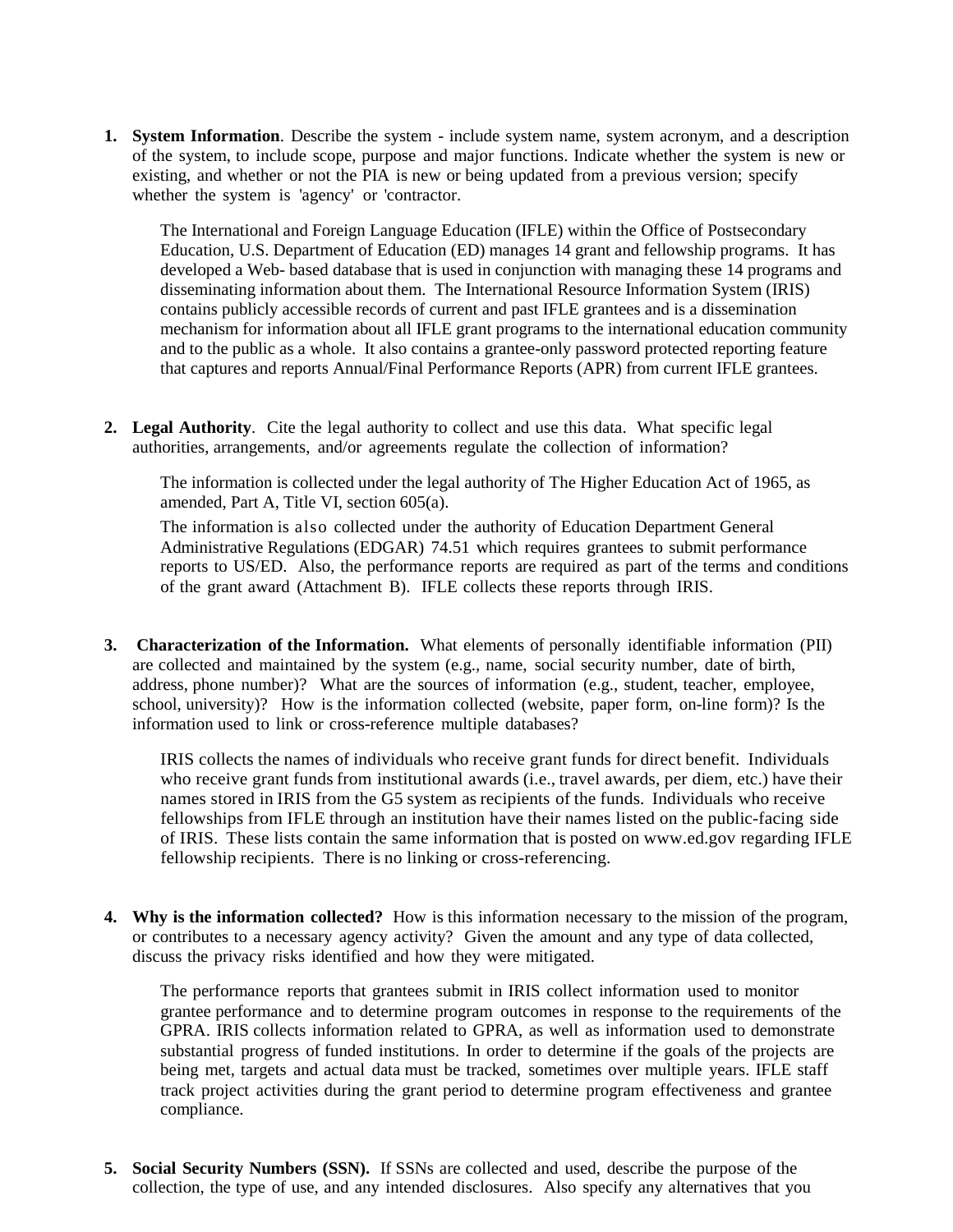considered, and why the alternative was not selected. If system collects SSNs, the PIA will require a signature by your POC's Assistant Secretary.

SSNs are not collected, stored, or maintained within IRIS.

**6. Uses of the Information.** What is the intended use of the information? How will the information be used? Describe all internal and/or external uses of the information. What types of methods are used to analyze the data? Explain how the information is used, if the system uses commercial information, publicly available information, or information from other Federal agency databases?

Internal uses include using the information for monitoring the grants and conducting daily grant and fellowship-related administrative actions such as no-cost extensions, travel approvals, foreign language approvals, and overseas program approvals.

Data sets are available on the public side of IRIS and these are used by grantees as well as research organizations to conduct program analyses and evaluations. Program descriptions are available for public viewing in IRIS in order to disseminate grant information.

**7. Internal Sharing and Disclosure.** With which internal ED offices/programs will the information be shared? What information is shared? For what purpose is the information shared?

Budget and performance information from IRIS is used by Budget Service in OPEPD to include in budget justifications and conduct analyses. The information also is sometimes used by contractors and by ED's own evaluation specialists to evaluate program performance.

**8. External Sharing and Disclosure.** With what external entities will the information be shared (e.g., another agency for a specified programmatic purpose)? What information is shared? For what purpose is the information shared? How is the information shared outside of the Department? Is the sharing pursuant to a Computer Matching Agreement (CMA), Memorandum of Understanding or other type of approved sharing agreement with another agency?

Data sets are available on the public-facing website of IRIS and these are used by grantees as well as research organizations to conduct program analyses and evaluations. Project abstracts are shared as a means to disseminate grantee information to the public.

**9. Notice.** Is notice provided to the individual prior to collection of their information (e.g., a posted Privacy Notice or a Privacy Act Statement)? What opportunities do individuals have to decline to provide information (where providing the information is voluntary) or to consent to particular uses of the information (other than required or authorized uses), and how do individuals grant consent?

Yes. IRIS is cleared by the Office of Management and Budget as the sole reporting instrument for the 14 IFLE programs. Required fields in the IRIS website are marked by an asterisk; those fields without an asterisk are voluntary and all information is saved to the database.

**10. Web Addresses.** List the web addresses (known or planned) that have a Privacy Notice. [http://iris.ed.gov](http://iris.ed.gov/)